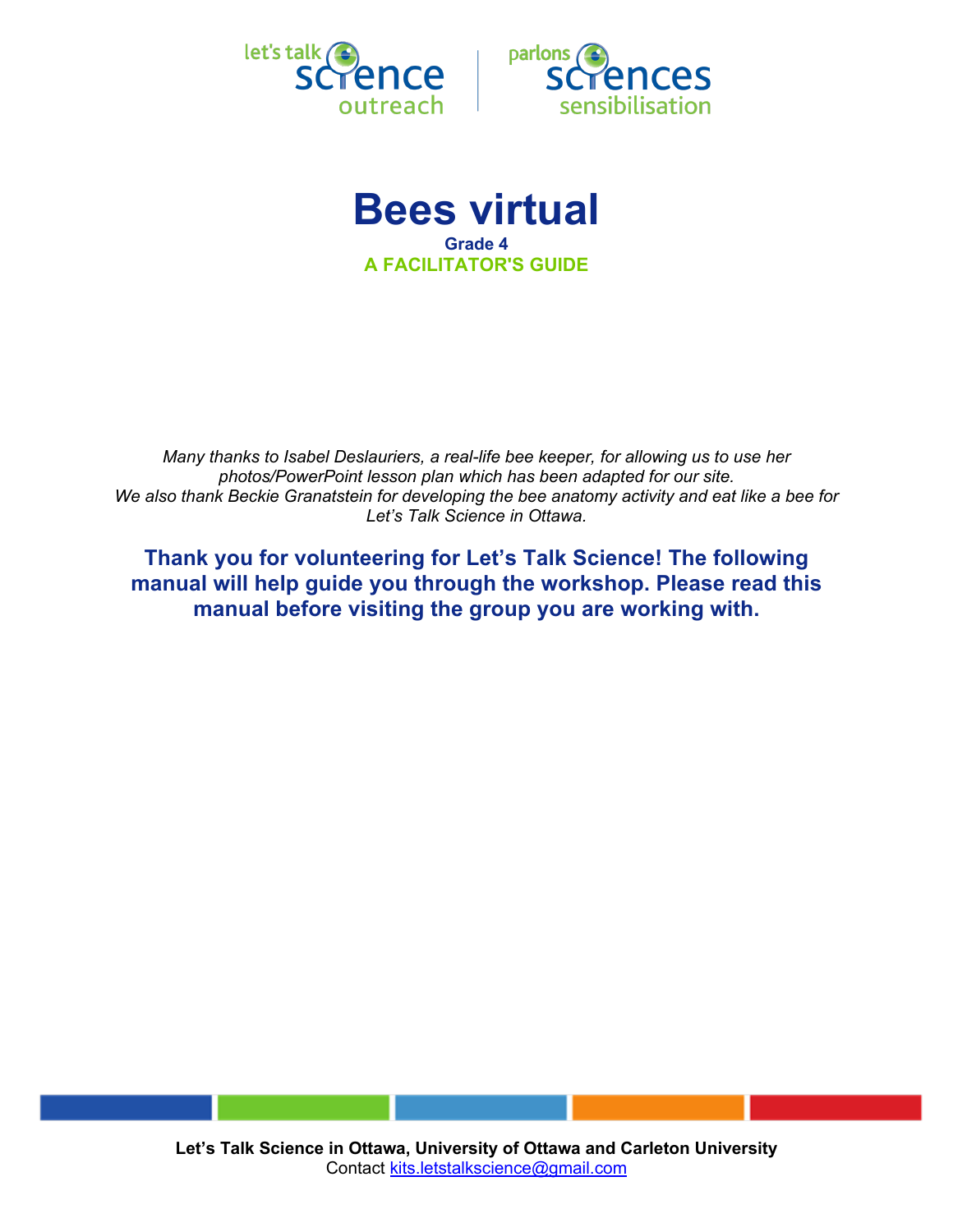## **Important Notes**

## **Introduction & Guidelines**

- This manual is meant as a guide to help you prepare for your activity. The introduction includes questions that get at the curriculum link/science concept the workshop covers. You are not expected to memorize this manual. It is a guide and we want you to bring your own experiences and your style of teaching into it.
- As a general guideline, do not speak longer than the age of the students at one time.
- Most workshops fit well in a 1-hour time period but some like bridge building or some high school activities are a little longer.
- Practice your introduction and test out the activities beforehand so you can anticipate sections that may take more time or may be difficult for students.
- If you are working with a partner, work out roles and responsibilities before the visit.

#### **Safety**

As a Let's Talk Science volunteer, safety must be foremost in our minds during all activities. As STEM role models, volunteers must always also model safe science practices.

Always keep in mind the following precautions:

- Emphasize and demonstrate appropriate safety procedures throughout the presentation.
- Be professional but have fun.
- Keep workspaces clean to avoid tripping hazards.
- Allergens should have been checked before reserving the kit (e.g. allergies to latex).
- **Activity Specific Safety:** n/a

#### **WHMIS**

An overview of Canada's Workplace Hazardous Materials Information System (WHMIS) is included in these materials at the end of this manual where needed. No WHMIS sheets are included with this activity.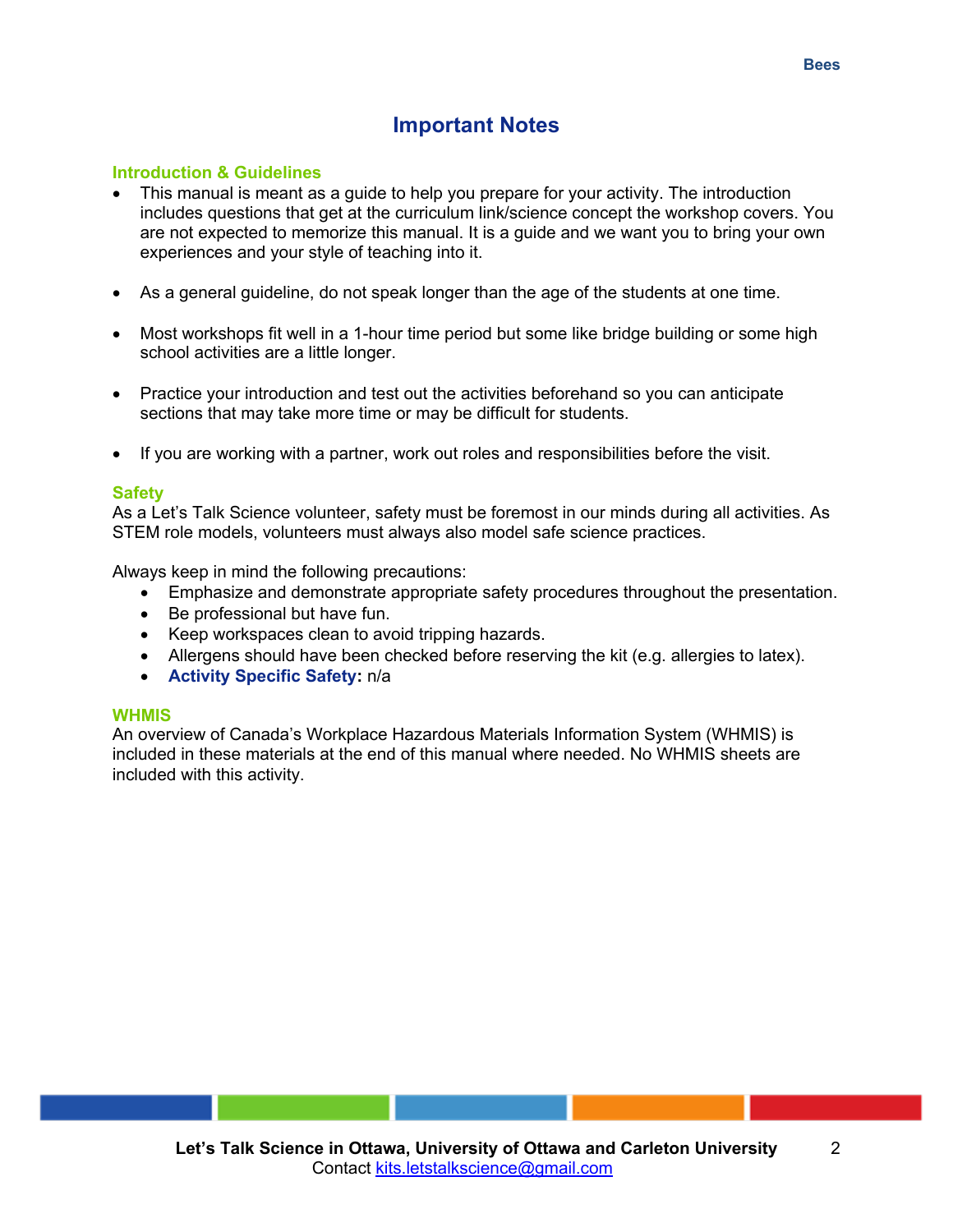# **Overview of the Workshop**

## **Grade Level and Curriculum Learning**

**Grade 4:** *Plants and animals are interdependent and are adapted to meet their needs from the resources available in their particular habitats; changes to habitats can affect plants and animals and the relationships between them; Society relies on plants and animals.*

## **Materials if dropping materials to the school**

Bees PowerPoint

**Bee Anatomy**

Foam balls (3 per student)

Toothpicks (2 per student)

Shiny eyes (stickers from the dollar store; 2 per student - show volunteers how to take these off the sheet so the whole row doesn't pull off at once)

Pipe cleaners: (3 per student cut as below)

6 legs - 6 pieces that are  $\frac{1}{4}$  the length of a pipe cleaner

2 antennae, a proboscis and a stinger - 4 pieces that are ⅛ the length of a pipe cleaner

2 wings  $\frac{1}{2}$  the length of a pipe cleaner

## **Eat Like a Bee**

Cardstock flowers (1 per student)

Sticky and soft Velcro (1 small piece of each per student student)

 $\frac{1}{2}$  sheet of printer paper

1 straw

1 rubber band

1 paper flower

**Communicate like a Bee**

Link to the waggle dance https://www.youtube.com/watch?v=-7ijI-g4jHg

## **Materials if NOT dropping materials to the school**

Bees PowerPoint

#### **Bee Anatomy**

3 foam balls or 3 balls of clay about 1.5 diameter each

2 Toothpicks if using foam balls

Marker to make eyes

3 Pipe cleaners for legs, wings, antennae, a stinger, and proboscis (these could also be made with playdough or paper or other material)

**Eat Like a Bee (make a proboscis)**

 $\frac{1}{2}$  sheet of 8.5 x 11 inch paper cut lengthwise (a scrap piece of paper works)

1 paper straw (or a piece of paper rolled up like a straw and taped)

1 small piece (e.g. 1 cm x 1 cm) of soft Velcro and one small piece of rough Velcro or tape will do

 $\frac{1}{2}$  sheet of paper to make a flower

Elastic/rubber band/hair elastic (or tape if no elastic)

Scissors, tape

**Communicate like a Bee**

Link to the waggle dance https://www.youtube.com/watch?v=-7ijI-g4jHg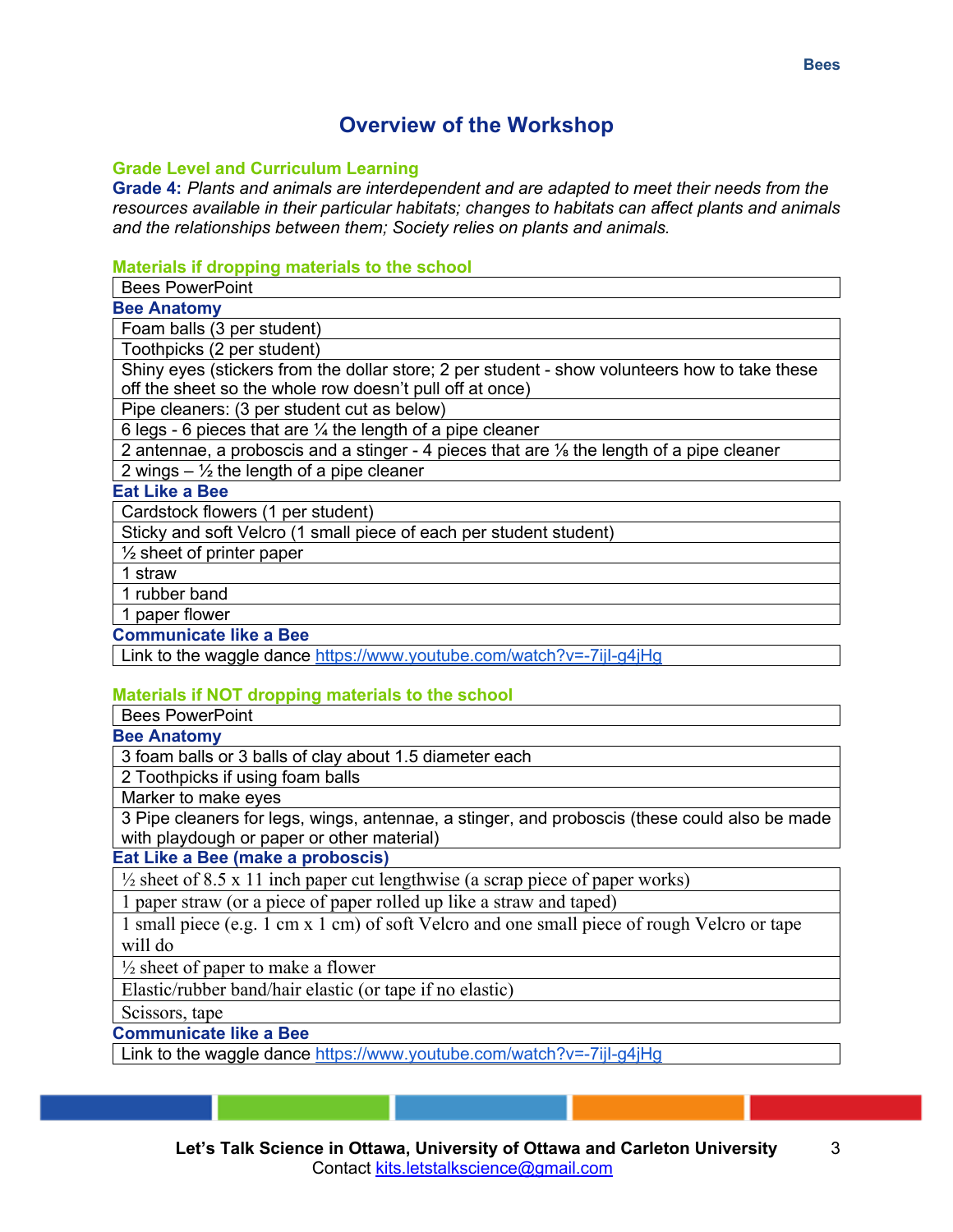## **Timing of the Workshop**

|                       | <b>Approx. Time</b> | <b>Description</b>                                                      |
|-----------------------|---------------------|-------------------------------------------------------------------------|
| <b>Introduction</b>   | 5-10 minutes        | Introduce yourself, find out what they already know,                    |
|                       |                     | add in bits to fit with the curriculum learning                         |
| <b>Bee</b><br>anatomy | 15-20 minutes       | Students build a bee with foam balls, pipe cleaners,<br>and googly eyes |
| Eat like a<br>bee     | 5 minutes           | Make a proboscis                                                        |
| Wrap up               | 5 minutes           | Discussion on their findings                                            |

# **Activity**

*Note: The questions you might ask are in bolded blue font. Some things you might say are in blue font and the possible answers are in square brackets in black font. Actions are in purple font.*

Open the "Bees" PowerPoint presentation. The presentation guides the lesson/activity.

## **Introduction**

Hi everyone! We are Let's Talk Science volunteers. We come to schools and do hands-on activities. I study [simple terms] \_\_\_\_\_\_\_\_ at the University of Ottawa/Carleton University. I decided to study because [when I was your age I loved... I think it's important to... I'm curious about…].

We're/I'm here today to talk about bees! We'll do a game to learn about the life cycle of a bee, build a bee you can take home, eat like a bee, and see how bees communicate.

#### Slide #2

**Why do you love bees?** [various answers – fuzzy, cute, some might say they don't love bees].

**Why do you** *not* **love bees?** [various answers – they sting, are scary, etc.]. (Note: if they mention stinging, explain that bees don't actually sting unprovoked. Many people think they've been stung by a bee but they have actually been stung by a wasp instead)

I love bees because… they pollinate our food (about 1/3 of our food crops worldwide are pollinated by bees); they are so smart, they are cute, and fuzzy!

Some are also in danger of going extinct (e.g. the Gypsy Cuckoo Bee and Rusty Patch Bumblebee in Ontario). Threats to bees include pesticides, loss of their habitat (due to humans building houses or malls, etc., and agriculture for crops), climate change, and diseases.

#### Slide #3

This is what a beehive looks like when someone raises bees. This is Isabel and she and her husband Ray raise bees.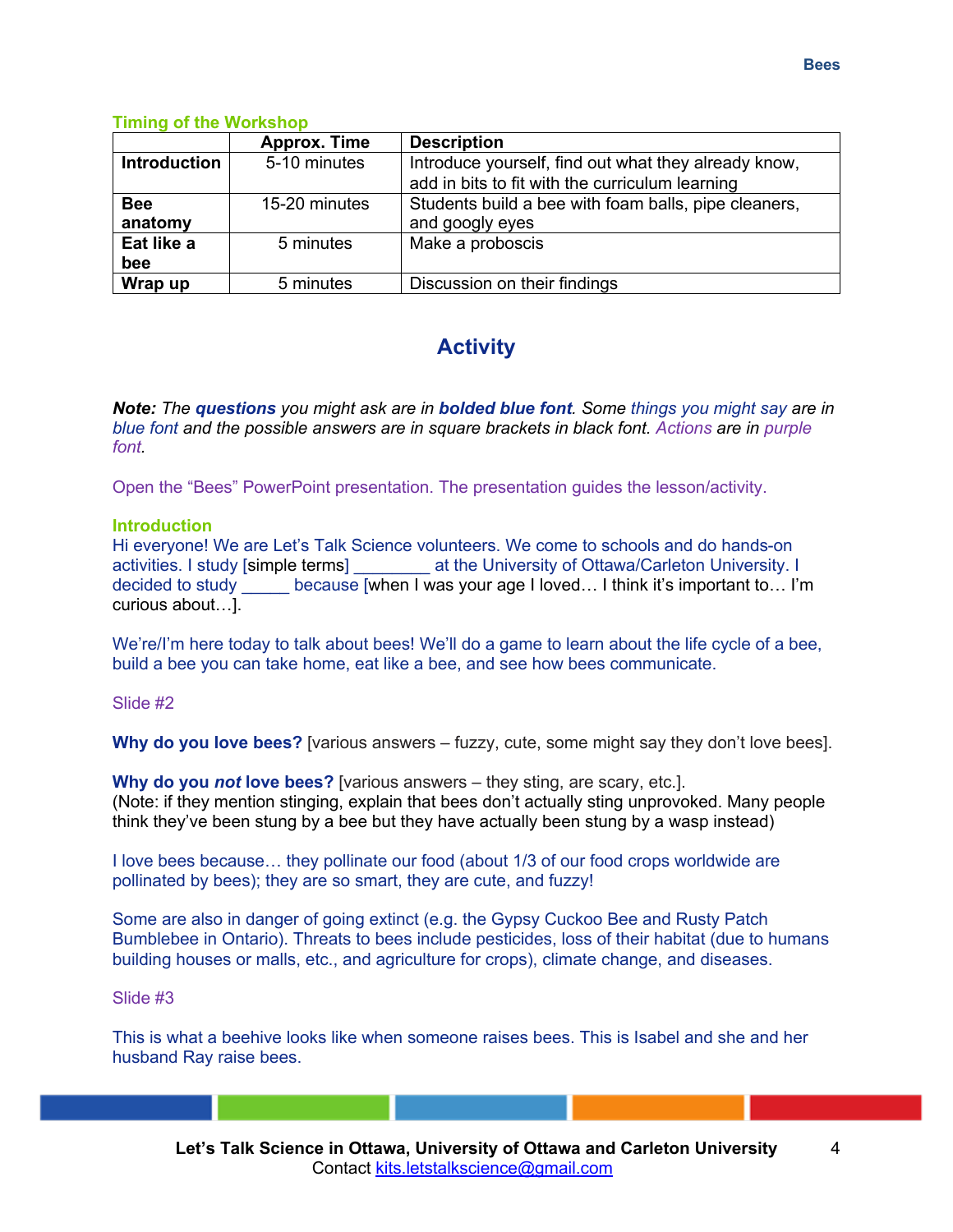Beekeeping means taking care of bees: giving them a home, medication when they need it, food when there isn't food around, and water in exchange – the bees give me honey.

If they aren't happy with their accommodations, they will leave! So I have to take good care of them.

*Varroa* are a parasitic mite that like bees, so Isabel might give her bees a special medication to help prevent these mites. Pass around the photos of the bee with a red spot near its head.

#### Slide #4

Has anyone ever seen a beehive in nature? Here's what it might look like. Honey bees don't hibernate. They huddle together to keep warm in winter.

#### Slide #5

Let's see if we can figure out the life cycle of a bee.

Give the students a few minutes to see if they can decide the order of the bee life cycle. They can write down the numbers associated with each photo in the order they think they go.

Ask a couple to see what order they put them in before showing Slide 6 (the answer slide).

#### Slide #6

**Is this the order you put yours into?** First the Queen lays the egg, workers feed the larva that hatches from the egg, the larva grows large enough to fill the wax cell, the worker bee seals the cell, the larva becomes a pupa, undergoes metamorphosis and the adult leaves the cell.



Slide #7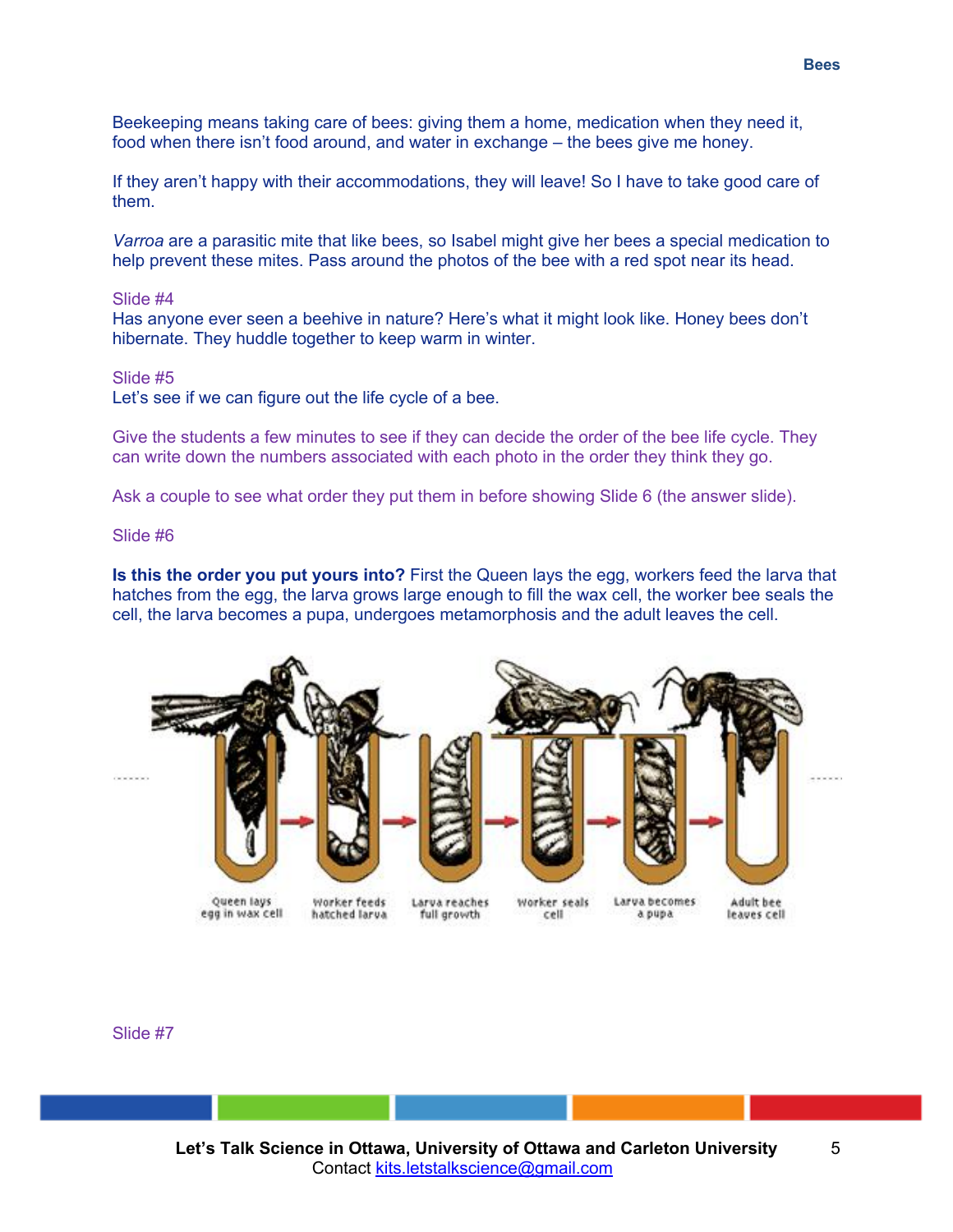These are larva (white). The bees feed their larva royal jelly. Royal jelly is a special food that is nutrition for the larva and is secreted from glands in nurse bees.

Slide #8

The larva get sealed inside a honeycomb by a wax cap, and transform into pupae.

Slide #9

**Can you see the bee being born?** (Coming out of cell, upper right)

Before we move on to a few more cool things about bees, let's see if we can make a bee.

What type of animal is a bee? [insect] What do all insects have [3 body parts, 2 antennae, 6 legs].

Ask the teacher to distribute 3 foam balls, 2 toothpicks, 6 leg pipe cleaners, and 2 small pipe cleaner pieces for antennae. (If the class was given individual kits ask the teacher to distribute the kits of materials if not already done)

Show students how to put the balls together with the toothpicks.

**Before you put the legs on, what are the names of the body parts**? [head, thorax, abdomen]. **Which body part do the legs go on?** [thorax]. Go ahead and add legs and antennae. Show the students how to hold the pipe cleaners near the end so it's easier to put them into the foam balls.

**Now what other features do bees have that not all insects have?** [wings, stinger, and a special mouth part called a proboscis].

Have the teacher distribute 2 wing pipe cleaners per student, and 2 more short pipe cleaners (stinger and proboscis) and show the students how to make a wing (see training video for this).

Lastly hand out two eyes to each student as they are adding the things above. [If at

Now you have a bee.  $\odot$  Let's take a look at a few more things about bees.

Slide #10

Once bees are born, they have a lot of jobs! A worker bee's life is about 6 weeks long and there are about 20,000 to 80,000 in a hive (their habitat).

Worker bees are females. Male bees are born called drones and their main job is to mate with the queen.

Day 1-2: hive clean up duty Day 3-11: nurse bee, their glands produce royal jelly to feed larvae Day 12-34 worker bee: their glands produce wax to build the honeycomb Day 22-42: forager bee, goes to get pollen and nectar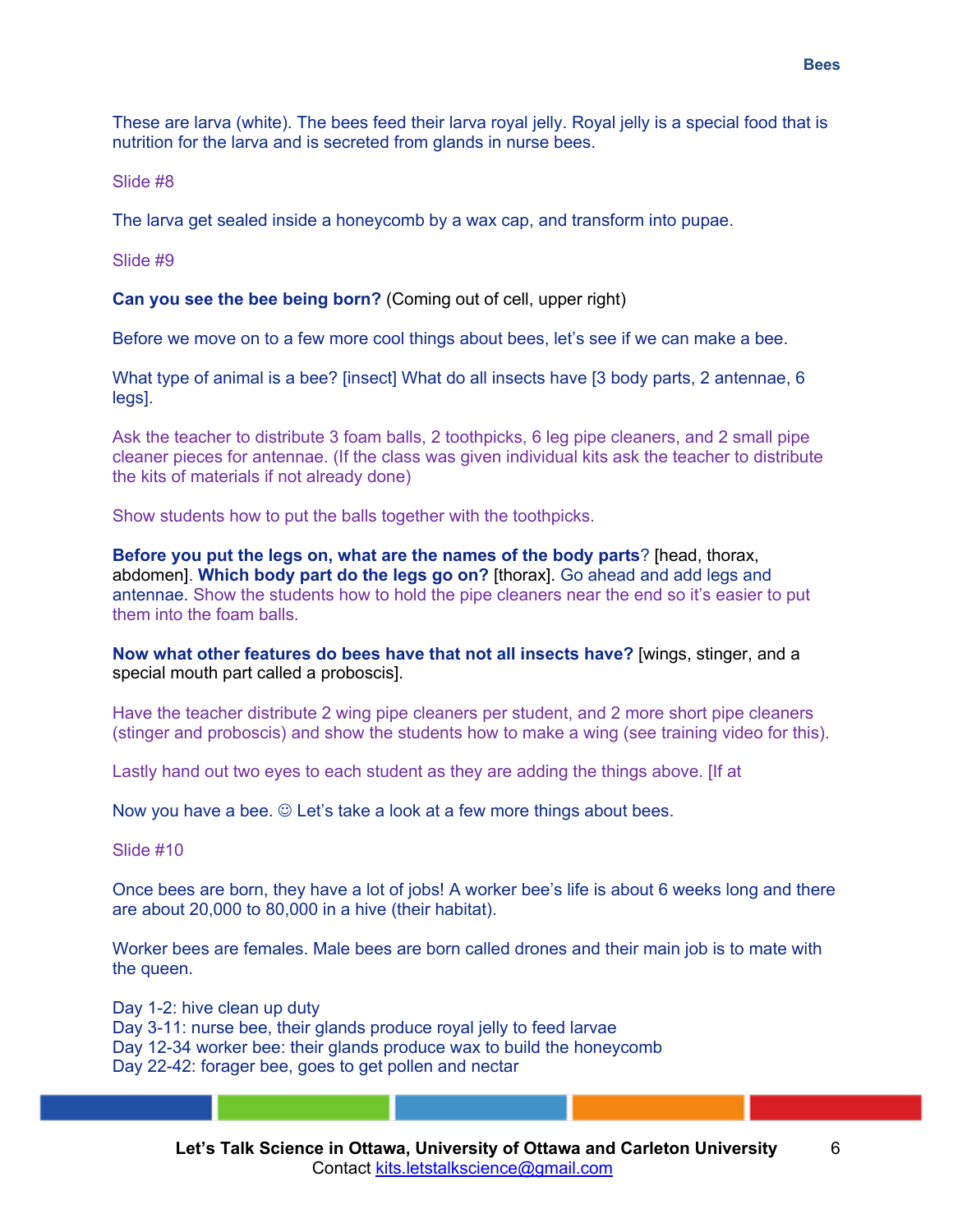Some bees have roles like moving around nectar, fanning the nectar to make it into honey, being a soldier (guarding the hive)

#### Slide #11

In the process of gathering nectar, the bees pick up pollen and transfer it from 1 flower to another. They use their proboscis to gather the nectar.

Nectar is a sugar called *sucrose* and enzymes turn this sucrose into *glucose* and *fructose*. We have an enzyme in our mouth in our saliva (*salivary amylase*) that helps to break down sugars like fructose and glucose). The fanning that some of the bees do, helps to remove extra water from the sugar and protects it from germs/microbes.

#### Slide #12

Here's a bee bringing back nectar and pollen.

Slide #13

Storing pollen (in the coloured cells) and nectar (in the shiny wet-looking cells).

Slide #14

This is what the inside of Isabel and Ray's beehive looks like when it is filled with honey.

#### Slide #15

Isabel scraping off the wax caps to drain out the honey.

Bees use a proboscis, a long mouthpart, to get at nectar in the flowers. We're going to make our own proboscis. It needs to sit for a bit so you'll have to wait to try it out til later today or tonight but we can make the proboscis and cut out a flower so you are ready to eat like a bee.

Have the teacher distribute the ½ sheets of paper, tape, straws, elastics, paper flowers, and Velcro to each student or if at home the students should already have their materials ready. If being done at home and students don't have a straw, show them how to roll a piece of paper up tight in a cylinder shape similar to a straw and this works equally as well.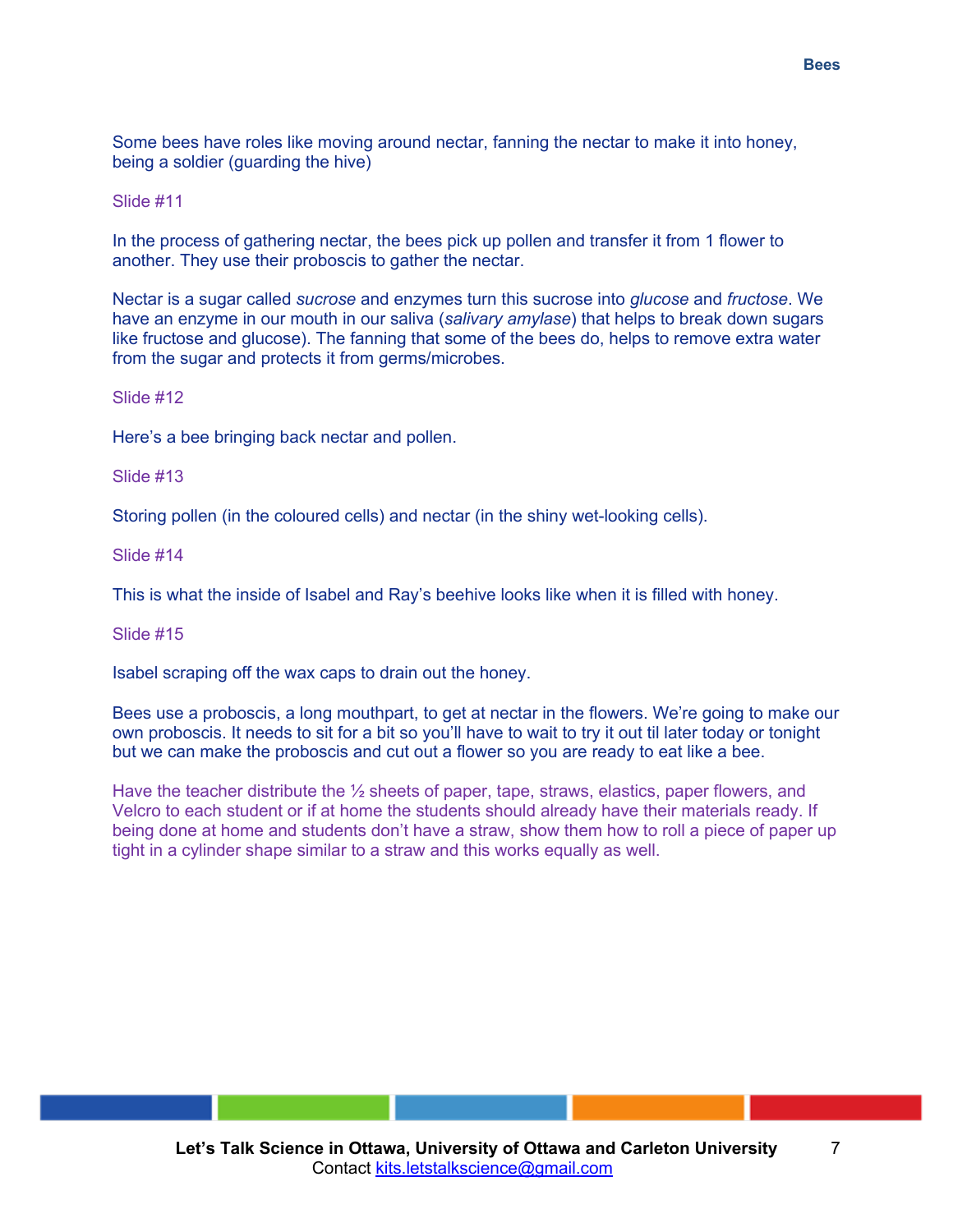## **What to do to make your proboscis**

- 1. Take the half sheet of paper and fold the two sides towards the middle of the paper lengthwise.
- 2. Put a piece of tape down the middle to hold the folded parts down as in the photo.
- 3. Fold about a half a centimetre of the paper at one end and tape it down as in the photo.
- 4. From the end that is folded and taped, roll the paper tightly all the way to the other end to create a cylinder.
- 5. Let the paper roll go while you do the next step.
- 6. Insert about 1-2 cm of the straw into the opening at the end of the roll of paper and tape it in place.
- 7. Tape along the rest of the open end so it is closed. This is your proboscis.
- 8. Place a small piece of Velcro on the end of the roll that doesn't have the straw so when it unrolls the Velcro is oriented toward the floor.
- 9. Reroll the rolled part and put an elastic around the roll. Leave this sit 1-3 hours so it will keep its shape when you blow it.
- 10. Using the paper flower or a flower you draw and cut out, place a piece of Velcro in the middle (or a piece of tape if the students are at home with no Velcro) (this is pretend nectar).
- 11. Blow into your proboscis and try to collect nectar by having the proboscis stick to the tape on the flower.

The blowers already have Velcro on the end of them. Have the students put a piece of Velcro in the middle of their paper flower. Then try to blow and get the blower to stick to the Velcro on the flower. It's not always easy!

Move to slide #16 – *"How bees communicate*"*.*

Bees communicate using what we humans call the waggle dance. We'll watch it on this video. https://www.youtube.com/watch?v=-7ijI-g4jHg



*<u>Program Contract Contract Contract Contract Contract Contract Contract Contract Contract Contract Contract Contract Contract Contract Contract Contract Contract Contract Contract Contract Contract Contract Contract Cont*</u>